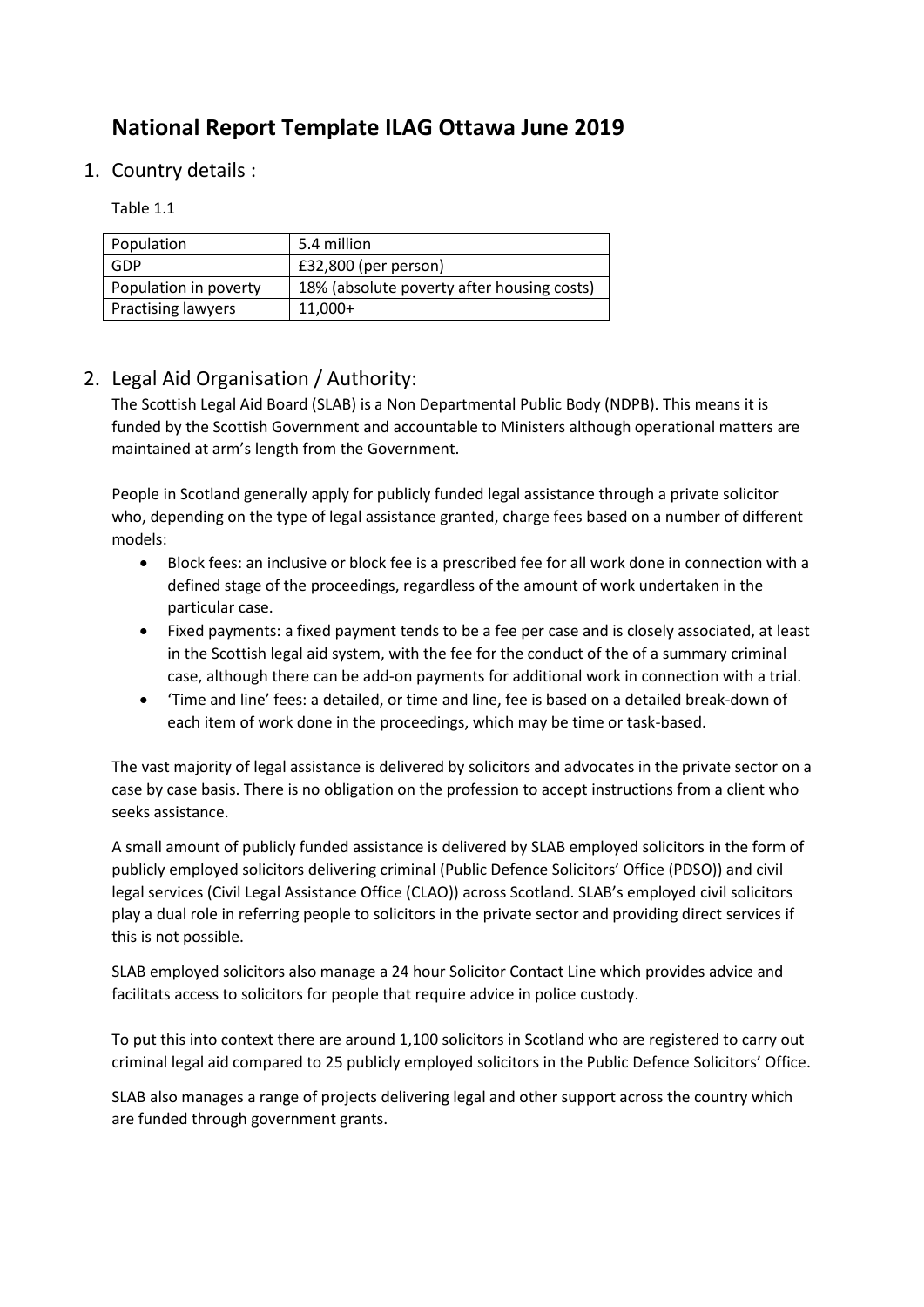#### **Table 1.2 Firms and solicitors registered for Legal Aid.**

|                         | 31 MARCH 2019 |
|-------------------------|---------------|
| Criminal - firms        | 458           |
| Criminal - solicitors   | 1104          |
| Civil - firms           | 561           |
| Children's - firms      | 372           |
| Children's - solicitors | 874           |

### 3. Budget and Spend:

Although the Scottish Government allocates a budget for legal aid, expenditure is uncapped and demand led. An application for legal aid will never be refused on the basis that the allocated funding has been reached.

The legal aid budget is split into two categories. The Legal Aid Fund covers payments for legal assistance cases. The second is the administrative budget (Admin), this covers all the operational costs of SLAB. Table 1.3 shows the allocated budget for the last two years.

#### **Table 1.3 Annual budget**

|             | 2016-17 | 2017-18 |
|-------------|---------|---------|
|             | fm      | fm      |
| <b>Fund</b> | 126.1   | 126.1   |
| Admin       | 11.8    | 11.3    |

### 4. Scope, Caseload and Eligibility:

The scope of civil legal aid in Scotland is wider than in many other jurisdictions. Only a very small number of civil proceedings, e.g. small claims, are not covered by legal aid. All types of criminal proceedings are covered by criminal legal assistance.

#### **Table 1.4 Eligibility for legal assistance**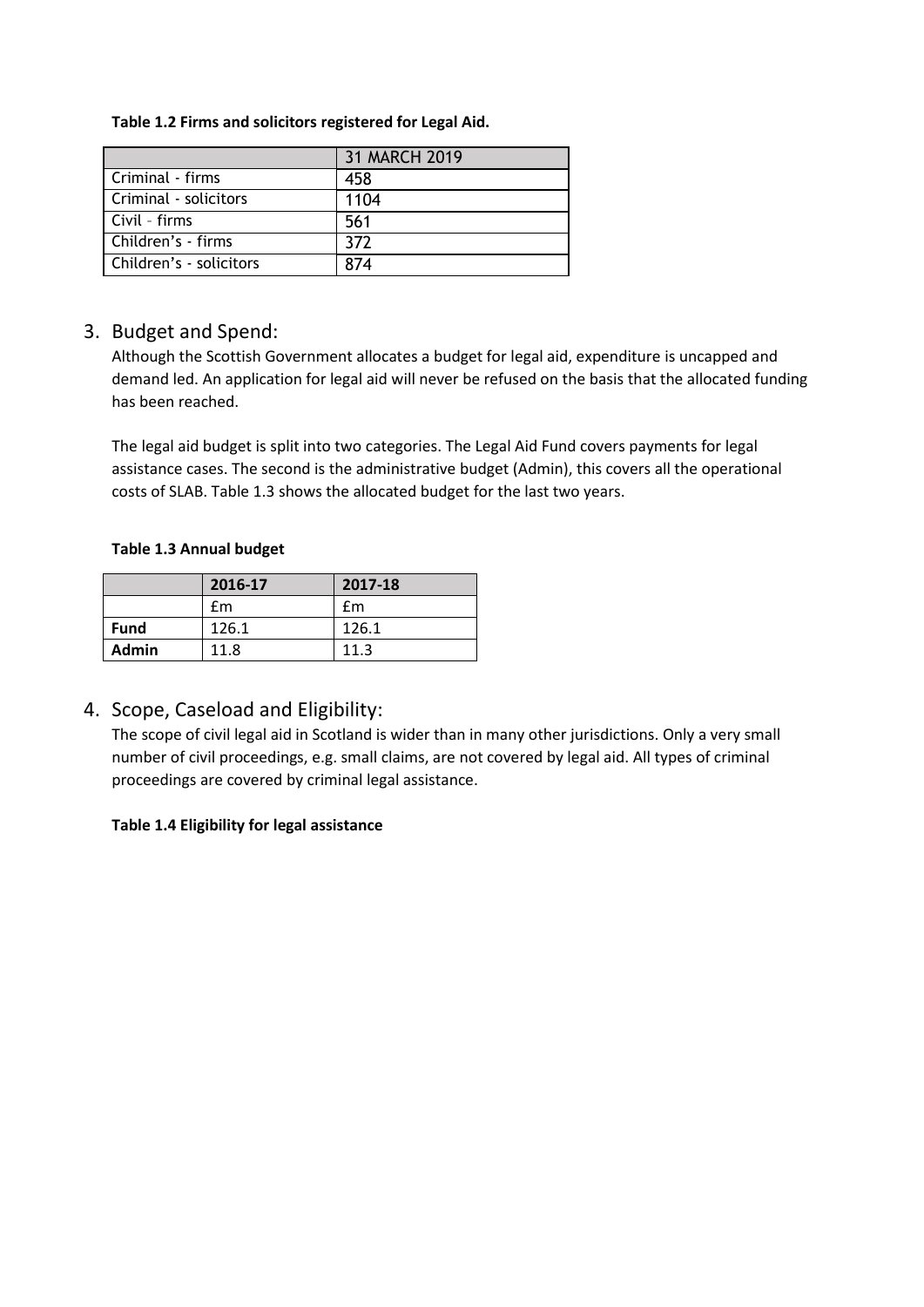|                             | Eligibility testing*      | Contributions           |                                                                                                                        |  |  |
|-----------------------------|---------------------------|-------------------------|------------------------------------------------------------------------------------------------------------------------|--|--|
| Type of legal aid           | Merits test<br>Means test |                         | Assisted person<br>pays towards the<br>costs of the case if<br>disposable income<br>or capital over a set<br>threshold |  |  |
| Civil                       |                           |                         |                                                                                                                        |  |  |
| A&A                         | Х                         |                         |                                                                                                                        |  |  |
| <b>ABWOR</b>                | Depends on<br>case type   | Depends on<br>case type | Depends on<br>case type                                                                                                |  |  |
| Civil Legal Aid             |                           |                         |                                                                                                                        |  |  |
| Children's                  |                           |                         |                                                                                                                        |  |  |
| A&A                         | Х                         |                         |                                                                                                                        |  |  |
| <b>ABWOR</b>                |                           |                         |                                                                                                                        |  |  |
| Children's Legal Aid        |                           |                         |                                                                                                                        |  |  |
| Criminal                    |                           |                         |                                                                                                                        |  |  |
| Police Station Advice (A&A) | Х<br>Х                    |                         |                                                                                                                        |  |  |
| A&A                         |                           |                         |                                                                                                                        |  |  |
| <b>ABWOR</b>                | Depends on<br>case type   | Depends on<br>case type | Depends on<br>case type                                                                                                |  |  |
| Summary criminal legal aid  |                           |                         | $\mathsf{x}$                                                                                                           |  |  |
| Solemn criminal legal aid   | X                         |                         | $\overline{\textbf{x}}$                                                                                                |  |  |

Financial eligibility is also generous. While there has been no recent analysis on the proportion of the population eligible for legal aid, those with disposable incomes of

- up to £26,239 can qualify for civil legal aid albeit with a contribution.
- up to £222 per week for criminal legal aid.

If unsuccessful in their action people in receipt of legal aid can be found liable for the other side's expenses. Where an order for expenses is made the assisted person can apply to the court to reduce the expenses to nil. This happens in the vast majority of cases.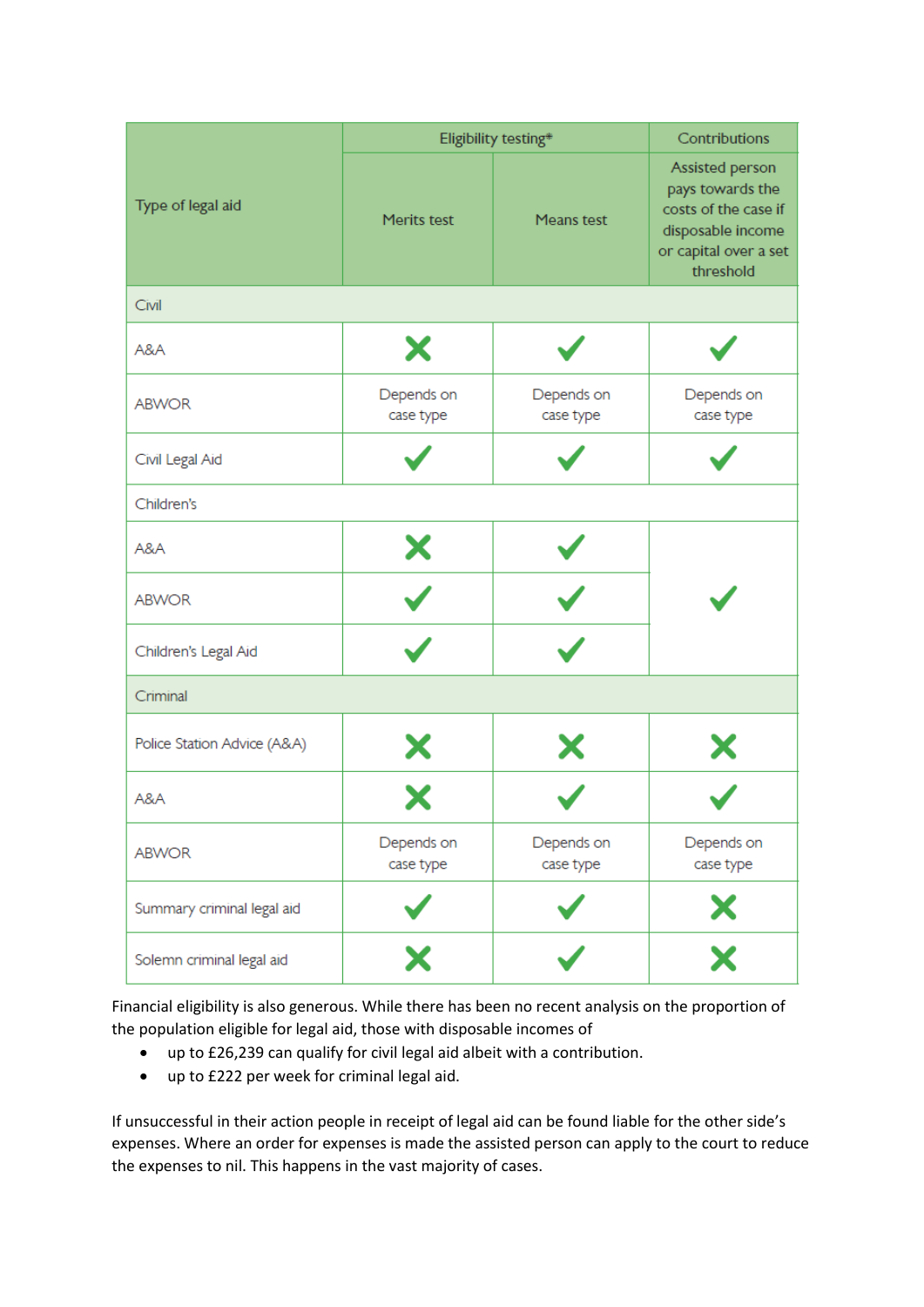### **Table 1.4 Applications and grants of legal assistance**

|                               | 2016-17                              |         | 2017-18             |               |
|-------------------------------|--------------------------------------|---------|---------------------|---------------|
|                               | <b>Applications</b><br><b>Grants</b> |         | <b>Applications</b> | <b>Grants</b> |
| <b>Total applications and</b> | 214,781                              | 218,231 | 200,632             | 203,203       |
| grants                        |                                      |         |                     |               |
|                               |                                      |         |                     |               |
| Civil (total)                 | 86,956                               | 81,504  | 81,196              | 76,740        |
| Advice & assistance and       | 68,079                               | 68,079  | 63,647              | 63,647        |
| <b>ABWOR</b>                  |                                      |         |                     |               |
| Civil legal aid               | 18,877                               | 13,425  | 17,549              | 13,093        |
|                               |                                      |         |                     |               |
| Criminal (total)              | 115,674                              | 124,814 | 107968              | 115,193       |
| Advice and assistance         | 22.590                               | 22,590  | 18,682              | 18,682        |
| CJA advice & assistance       |                                      |         | 2,315               | 2315          |
| and ABWOR                     |                                      |         |                     |               |
| <b>ABWOR</b>                  | 28,713                               | 28,713  | 26,660              | 26,660        |
| Summary criminal legal        | 52,706                               | 47,761  | 49,194              | 43,819        |
| aid (SLAB granted)            |                                      |         |                     |               |
| Summary criminal legal        |                                      | 18      |                     | 9             |
| aid (Court granted)           |                                      |         |                     |               |
| <b>Summary and ABWOR</b>      | 81,419                               | 76,492  | 75,854              | 70,488        |
| Solemn criminal legal aid     | 11,133                               | 10,059  | 10,616              | 9,772         |
| Court granted                 |                                      | 2,796   |                     | 2,611         |
| Appeals                       | 532                                  | 489     | 501                 | 480           |
| Duty solicitor                |                                      | 12,388  |                     | 10,845        |
| appearances (incl. PDSO)      |                                      |         |                     |               |
|                               |                                      |         |                     |               |
| Children's (total)            | 12,151                               | 11,913  | 11,468              | 11,270        |
| Advice and assistance         | 4,725                                | 4,725   | 4,279               | 4,279         |
| <b>ABWOR</b>                  | 4,371                                | 4,371   | 4,383               | 4,383         |
| Legal aid (including          | 3,055                                | 2,601   | 2,806               | 2,379         |
| appeals)                      |                                      |         |                     |               |
| Automatic legal aid           |                                      | 216     |                     | 229           |

# 5. Quality Assurance:

The table 1.5 sets out the key features of the criminal and civil quality assurance schemes in Scotland.

#### **Table 1.5 Quality Assurance Schemes**

|                        | <b>Criminal Legal Assistance</b> | <b>Civil Legal Assistance</b> | <b>Children's Legal</b> |
|------------------------|----------------------------------|-------------------------------|-------------------------|
|                        |                                  |                               | <b>Assistance</b>       |
| Commenced              | The scheme was                   | The scheme was                | The Scheme was          |
|                        | commenced in February            | commenced in 2003.            | commenced in 2017       |
|                        | 2012.                            |                               |                         |
| <b>Administered by</b> | Scottish Legal Aid Board         | Law Society of Scotland.      | Scottish Legal Aid      |
|                        | (SLAB).                          |                               | Board (SLAB).           |
| <b>Funding</b>         | SLAB funds the QA                | Funding ultimately            | SLAB funds the QA       |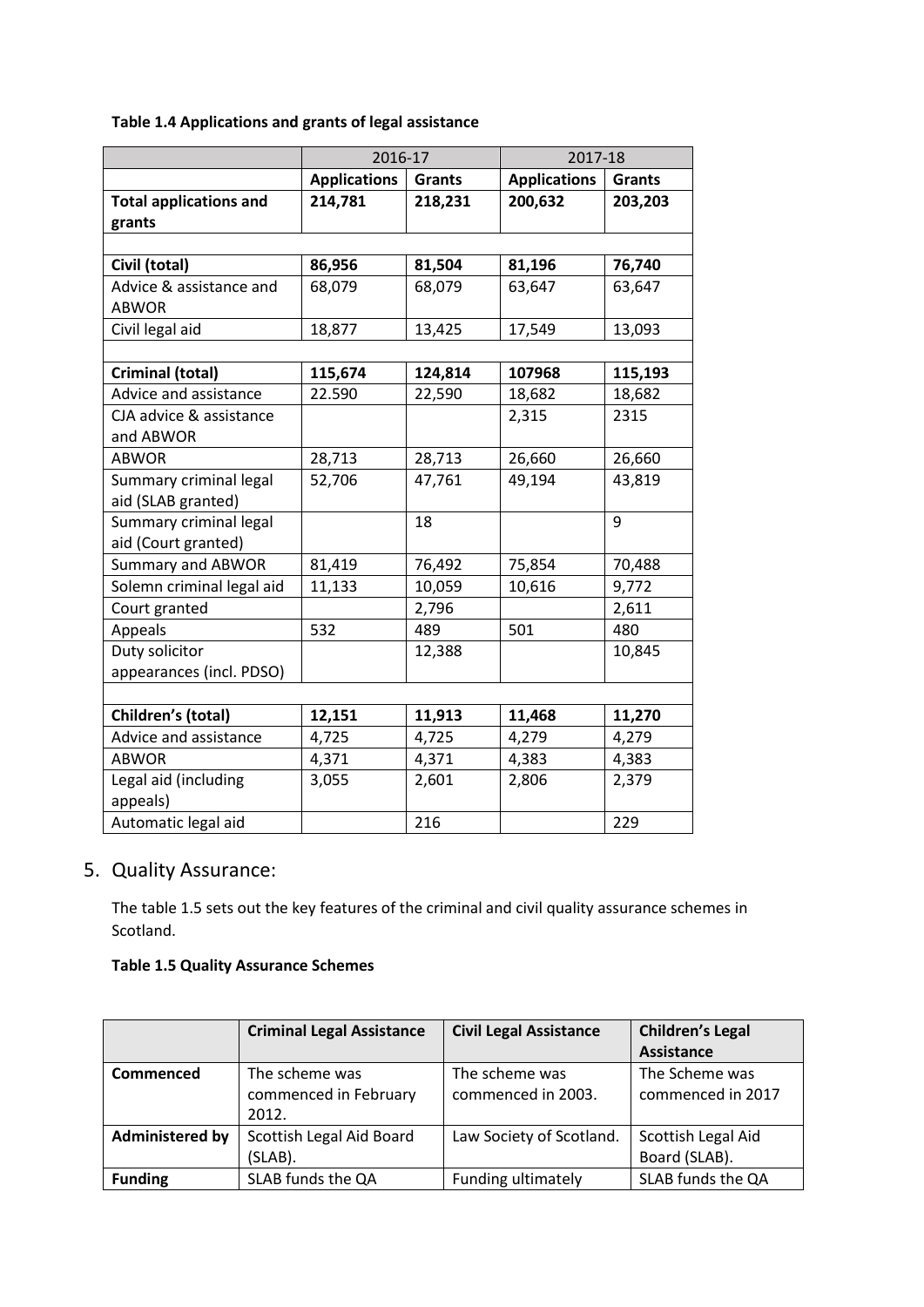|                             | scheme.                                                                                                                                                                                                                                                                                                                                                                                                                                                                              | covered by SLAB.                                                                                                                                                                                                                                                                                                                                                                                                                                                                                                              | scheme.                                                                                                                                                                                                                                                                                                                                                                                                                                                                                     |
|-----------------------------|--------------------------------------------------------------------------------------------------------------------------------------------------------------------------------------------------------------------------------------------------------------------------------------------------------------------------------------------------------------------------------------------------------------------------------------------------------------------------------------|-------------------------------------------------------------------------------------------------------------------------------------------------------------------------------------------------------------------------------------------------------------------------------------------------------------------------------------------------------------------------------------------------------------------------------------------------------------------------------------------------------------------------------|---------------------------------------------------------------------------------------------------------------------------------------------------------------------------------------------------------------------------------------------------------------------------------------------------------------------------------------------------------------------------------------------------------------------------------------------------------------------------------------------|
| <b>Committee</b>            | QA is overseen by a<br><b>Criminal Quality Assurance</b><br>Committee (CQAC). This is<br>a Committee of SLAB<br>which comprises:                                                                                                                                                                                                                                                                                                                                                     | The Law Society initially<br>pays for the costs of the<br>scheme including Peer<br>Reviewers and the<br>scheme's administration<br>costs. These costs are<br>then reimbursed by<br>SLAB.<br>QA is overseen by a<br><b>Quality Assurance</b><br>Committee. This is a<br>Committee of the<br>Society which<br>comprises:                                                                                                                                                                                                        | QA is overseen by a<br><b>Criminal Quality</b><br><b>Assurance Committee</b><br>(CQAC). This is a<br><b>Committee of SLAB</b><br>which comprises:                                                                                                                                                                                                                                                                                                                                           |
| <b>Peer review</b><br>cycle | 3 members<br>appointed by<br>SLAB;<br>3 members<br>appointed by the<br>Law Society of<br>Scotland;<br>3 independent or<br>$\bullet$<br>lay members<br>appointed in<br>consultation with<br>the Law Society of<br>Scotland.<br>The main roles of the<br>Committee are to consider<br>the results of peer reviews<br>and make<br>recommendations for<br>further action e.g. SLAB<br>commencing de-<br>registration proceedings.<br>The reviews are carried<br>out over a 6 year cycle. | 3 solicitors<br>appointed by<br>the President of<br>the Law Society,<br>including the<br>Convener, who<br>is a member of<br>Council;<br>3 lay members;<br>3 employees of<br>or members of<br>SLAB, of whom<br>at least two<br>must be<br>solicitors.<br>The main role of the<br>Committee is to<br>consider the results of<br>peer reviews and to<br>determine whether a<br>firm should hold or<br>continue to hold a Law<br><b>Society Compliance</b><br>Certificate.<br>The reviews are carried<br>out over a 6 year cycle. | 3 members<br>appointed<br>by SLAB;<br>3 members<br>appointed<br>by the Law<br>Society of<br>Scotland;<br>3<br>independent<br>or lay<br>members<br>appointed in<br>consultation<br>with the Law<br>Society of<br>Scotland.<br>The main roles of the<br>Committee are to<br>consider the results of<br>peer reviews and<br>make<br>recommendations for<br>further action e.g.<br>SLAB commencing de-<br>registration<br>proceedings.<br>The reviews are<br>carried out over a 6<br>year cycle |
| <b>Peer review</b>          | Peer reviews are carried                                                                                                                                                                                                                                                                                                                                                                                                                                                             | Peer reviewers are                                                                                                                                                                                                                                                                                                                                                                                                                                                                                                            | Peer reviewers are                                                                                                                                                                                                                                                                                                                                                                                                                                                                          |
| carried out by              | out by experienced and<br>currently practising                                                                                                                                                                                                                                                                                                                                                                                                                                       | carried out by solicitors<br>who practice civil legal                                                                                                                                                                                                                                                                                                                                                                                                                                                                         | carried out by<br>solicitors who                                                                                                                                                                                                                                                                                                                                                                                                                                                            |